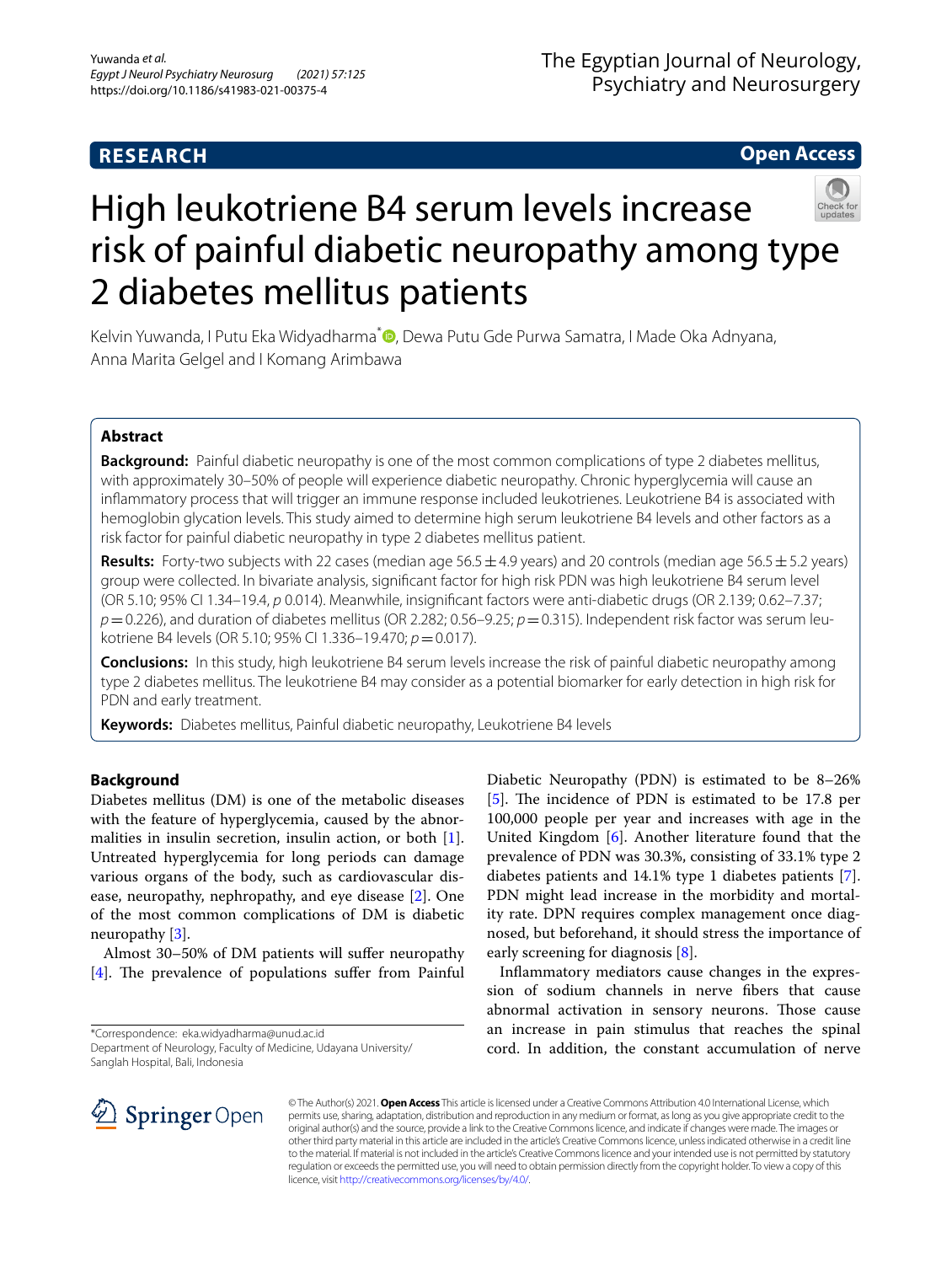C fbers causes an increase in release from infammatory mediators such as transcription factors and nuclear factor-kappa B (NF-kB) [\[9](#page-4-1)]. Leukotrienes are infammatory mediators that importantly play roles in acute and chronic infammatory diseases. Leukotriene B4 (LTB4) that binds to leukotriene receptors (BLT)-1 is able to trigger infammation, increase cytokine production, phagocytosis and mediate antimicrobial function [[10\]](#page-4-2).

Several kinds of research showed that LTB4 might consider as a diagnostic biomarker for infammation cases of lymphedema, preeclampsia, obstructive pulmonary disease, and diabetic neuropathy [[11–](#page-4-3)[14\]](#page-4-4). However, regarding the authors' knowledge, LTB4 studies as a risk factor for PDN have never been done in Indonesia before. Therefore, the authors are attracted to conducting this research. This study aims to determine that high levels of LTB4 are a risk factor for diabetic neuropathy pain.

# **Method**

This research is an analytic observational study with a case control design conducted in the neurology polyclinic and diabetic center Sanglah General Hospital Denpasar. This research has obtained ethical clearance No:2969/ UN14.2.2.VII.14/LP/2019 from Udayana University Faculty of Medicine/Sanglah General Hospital Research Ethics Committee and also has obtained written consent from patients to participate this study.

The sample subjects in this study were patients who were proven to have type 2 DM aged 45–64 years with (case group) or without (control group) PDN who underwent treatment at the neurology and diabetic center of Sanglah Hospital. The PDN in this study was defined as all neuropathic pain conditions sufered by DM patients as evidenced by a DN4 (Douleur Neuropathique 4 Questions) score  $\geq$  4 and met the inclusion criteria. DN4 is a questionnaire with interviews and medical examinations to screen for the presence of neuropathic pain [[15](#page-4-5)]. All participants who are willing to be sampled in this study were full alert and not under any coercion.

Exclusion criteria in this study were: (1) type 2 DM patients with a diagnosis period of>5 years [to avoid multifactorial causes other than type 2 DM]; (2) history of neuropathy due to other causes such as chronic kidney disease, chronic liver disease, chronic infection [Human Immunodefciency Virus, leprosy], malignancy, mechanical nerve entrapment [carpal tunnel syndrome, cervical root syndrome]; (3) history of antiretroviral drugs, chemotherapy, estrogen hormone; (4) history of exposure to toxins such as alcohol, pesticides, mercury, organophosphates and lead; (5) obesity; (6) dyslipidemia; and (7) moderate-to-severe depression [BDI(Beck Depression Inventory)-II result  $\geq$  20]. The BDI-II was performing to exclude possible confounding of subjectively obtained PDN assessments.

All samples that met the inclusion criteria were collecting by convenience sampling technique to reach the expected sample size. With the patient's consent, blood samples for the examination of LTB4 levels were taken and processed using the ELISA method with the cut-off of ≤63.5 pg/mL as a norm value [\[15](#page-4-5)]. All data were checked for completeness, and responses were coded and entered into the Statistical Package for the Social Sciences (SPSS) software (version 25; SPSS Inc., Armonk, NY, USA) for windows. Then results were tabulated, graphically, and statistically analysed. Descriptive analyses were showed in both groups regarding categorical or continuous variables. Bivariate analysis were made using the Chi-squared test. Meanwhile, multivariate logistic regression model was utilized to evaluate the independent risk factors of PDN. *P* value  $\leq 0.05$  was considered significant.

# **Result**

Subjects on both groups were dominated by males (*n*=71.4%) and 56.5 years as the median age. As much as 54.8% of subjects used oral anti-diabetic drugs. 71.4% of subjects suffered from diabetes for  $\leq$  2 years. LTB4 value obtained with a range of 12–124 ng/mL, with a median of 43.80 ng/mL. The characteristics of research subjects from both groups shown in Table [1.](#page-1-0)

The ROC curve (Fig. [1\)](#page-2-0) shows that the LTB4 value has a pretty good diagnostic value, because the curve is above the 50% line. The AUC value obtained from the ROC method is 84.2% (0.73–0.96%, *p*=0.001) which statistically indicates sufficient diagnostic strength. The results of the ROC coordinates show that the LTB4 cutof value of 40.89 ng/mL used in this study has a sensitivity

<span id="page-1-0"></span>

|  |  | Table 1 Characteristics of research subject |  |  |  |  |
|--|--|---------------------------------------------|--|--|--|--|
|--|--|---------------------------------------------|--|--|--|--|

| Demographic profile             | Case <i>n</i> (%) | Control $n$ (%) |
|---------------------------------|-------------------|-----------------|
| Age median $\pm$ SD (years old) | $56.5 \pm 4.9$    | $56.5 \pm 5.2$  |
| Gender                          |                   |                 |
| Male                            | 16 (72.7)         | 14 (70.0)       |
| Female                          | 6(27.3)           | 6(30.0)         |
| Duration of DM                  |                   |                 |
| $<$ 2 years                     | 14 (63.6)         | 16 (80.0)       |
| $2-5$ years                     | 8(36.4)           | 4(20.0)         |
| Type of diabetic drugs          |                   |                 |
| Oral                            | 14 (63.6)         | 9(45.0)         |
| Insulin                         | 8(36.4)           | 11 (55.0)       |
| LTB 4 serum                     |                   |                 |
| Normal                          | 5(22.7)           | 12 (60.0)       |
| High                            | 17 (77.3)         | 8(40.0)         |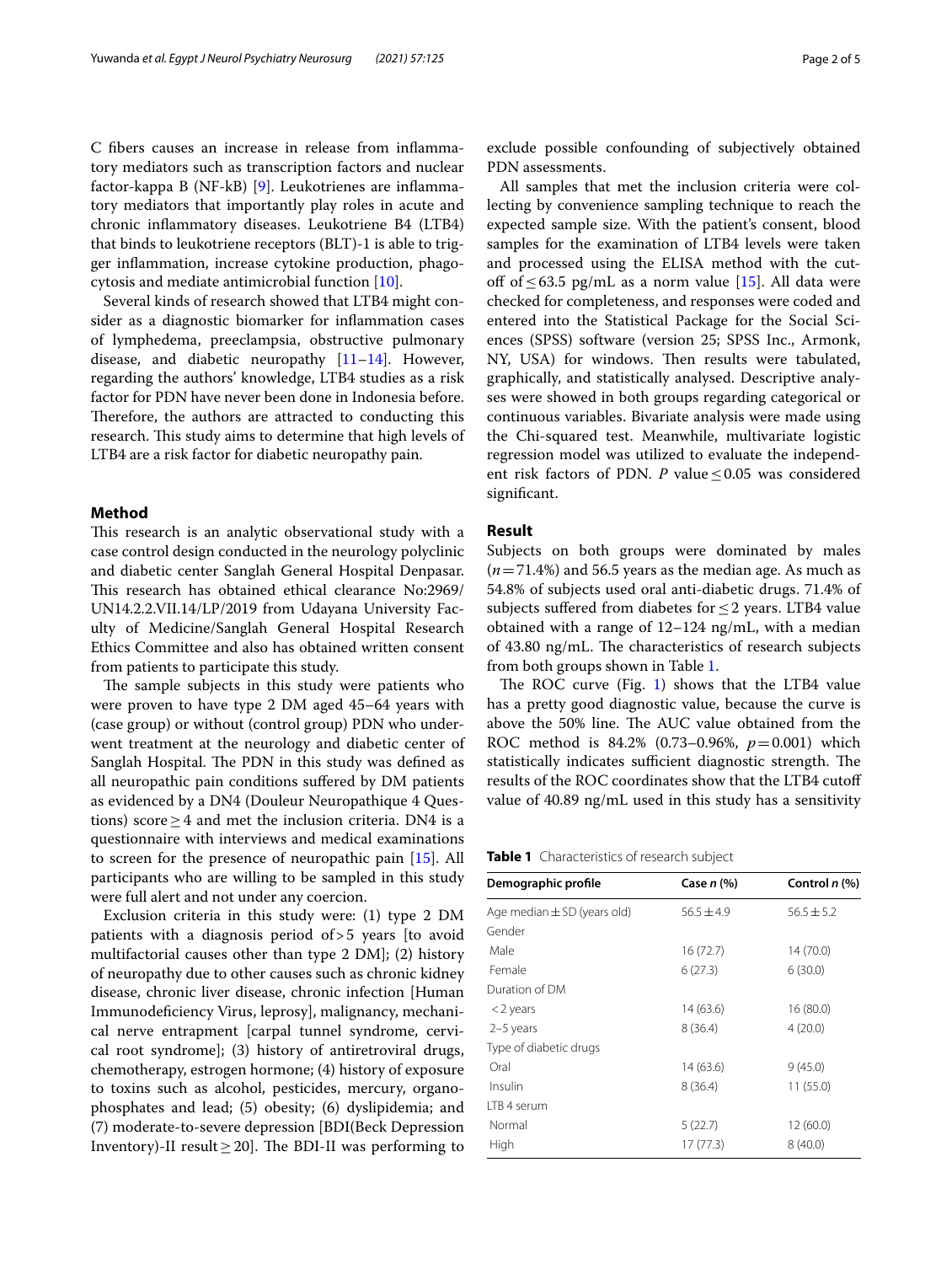<span id="page-2-0"></span>of 95.7% and a specificity of 80.3%. The research data were divided into two group; high serum LTB4 group at  $\geq$  40.89 pg/mL and normal serum LTB4 at < 40.89 pg/ mL.

The analysis showed a significant correlation between high serum LTB4 levels with PDN in type 2 DM patients with OR 5.10 (1.34–19.4;  $p=0.014$ ) which means high serum LTB4 levels in type 2 DM patients increased risk 5.10 times to experience PDN compared with DM patients with low serum LTB4 levels. This can be shown in Table [2](#page-2-1).

This study also sought a relationship between PDN in patients with type 2 diabetes with other variables that might be infuential. In this study a bivariate analysis was carried out between diabetic neuropathy pain in patients with type of anti-diabetic drugs, and duration of anti-diabetic drugs in Table [3.](#page-2-2) The hypothesis test used was a paired categorical comparative test with the Chi-square method. Of all the variables, there were no statistically signifcant variables related to PDN in patients with DM.

To fnd out the variables that are independent risk factors for the occurrence of PDN in patients with DM, a multivariate analysis using logistic regression method was performed. The variables included in the multivariate analysis were serum LTB4 levels and the type of oral anti diabetic drug which in the bivariate analysis obtained  $p$  values < 0.25. The complete data of multivariate analysis is presented in Table [4.](#page-2-3) From the multivariate analysis, it was found that the independent risk factor for the incidence of PDN in patients with DM was serum LTB4 levels with OR 5.10; 1.336–19.470; *p*=0.017.

# **Discussion**

This study found a significant relationship between high serum LTB4 levels and PDN in patients with DM. High serum LTB4 levels in DM patients signifcantly increased the risk of 5.10 times to sufer PDN compared with DM patients with low serum LTB4 levels (1.34–19.4;  $p=0.014$ ). Diabetes mellitus causes chronic low-grade inflammation and metabolic changes. This inflammation is triggered by various endogenous substances and causes sterile inflammation. This inflammation causes the release of arachidonic acid from leukocytes and arachidonic acid then metabolized into 5-HpETE (5-hydroperoxyeicosatetraenoic acid) and with the help of the 5-LO (5-lypoxygenase) enzyme becomes LTA4 (leukotriene

<span id="page-2-1"></span>**Table 2** Bivariate analysis of LTB4 serum level and painful diabetic neuropathy on type 2 DM patients

| Variable                   |        | Case $n \, (%)$ | Control <i>n</i> (%) | OR (CI 95%)         |          |
|----------------------------|--------|-----------------|----------------------|---------------------|----------|
| Leukotriene B4 Serum level | High   | 7(77.3)         | 8(40.0)              | $5.10(1.34 - 19.4)$ | $0.014*$ |
|                            | Normal | 5(22.7)         | 2(60.0)              |                     |          |

<span id="page-2-2"></span>**Table 3** Bivariate analysis of other variables and painful diabetic neuropathy on type 2 DM patients

| Variable                | Case $n \, (%)$ | Control $n$ (%) | OR (CI 95%)       | р     |
|-------------------------|-----------------|-----------------|-------------------|-------|
| Anti-diabetic drug type |                 |                 |                   |       |
| Insulin                 | 8(42.1)         | 11(57.9)        | 2.139 (0.62-7.37) | 0.226 |
| Oral                    | 14(60.9)        | 9(39.1)         |                   |       |
| DM duration             |                 |                 |                   |       |
| $<$ 2 years             | 14(46.7)        | 16(53.3)        | 2.286 (0.56-9.25) | 0.315 |
| 2-5 years               | 8(66.7)         | 4(33.3)         |                   |       |

<span id="page-2-3"></span>**Table 4** Multivariate logistic regression analysis

| <b>Characteristics</b>  | <b>Adjusted OR</b> | CI 95%          | р        |
|-------------------------|--------------------|-----------------|----------|
| Step 1                  |                    |                 |          |
| High LTB4 level         | 10.431             | 1.056-102.997   | 0.045    |
| Anti-diabetic drug type | 0.394              | $0.041 - 3.782$ | 0.420    |
| Step 2                  |                    |                 |          |
| High LTB4 level         | 5.10               | 1.336-19.470    | $0.017*$ |
|                         |                    |                 |          |

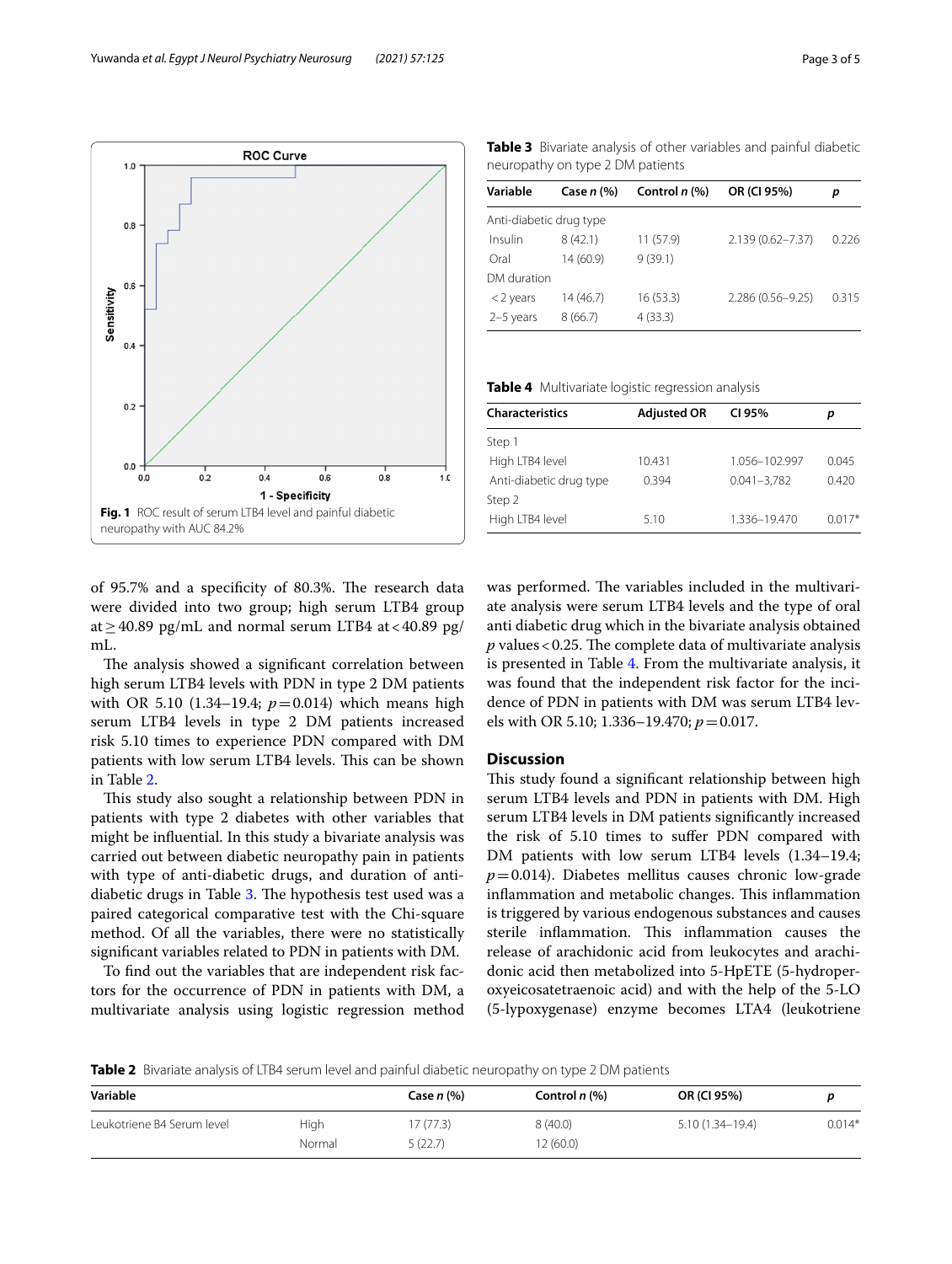A4). LTA4 then metabolizes into LTB4 by LTA4 hydro-lase and LTB4 can bind to its specific receptor [[16\]](#page-4-6).

LTB4 can also work centrally on the occurrence of PDN. LTB4 binds to the BLT1 receptor expressed in the dorsal medulla of the spinal cord. This activation causes an increase in the activation of NMDA (*N*-methyld-aspartate) receptors through intracellular G protein, besides that LTB4 can cause PDN by activating NADPH (Nicotinamide adenine dinucleotide phosphate) oxidase which causes neuronal damage [[17](#page-4-7), [18\]](#page-4-8).

Study conducted by Noguchi and colleagues found that type 2 DM patients with high serum LTB4 levels have higher risk of sufering from painful diabetic neuropathic compared to the low serum LTB4 levels. This finding is thought to be due to increased leukotriene synthesis in the spinal cord after peripheral nerve injury and this enzyme afects pain behavior especially diabetic neuropathy pain. In addition, lipooxigenase metabolites are also involved in the process of hyperalgesia in peripheral infammation. LTB4 is released by immune cells such as neutrophils and has a nociceptive efect on peripheral inflammation [[19](#page-4-9)].

Expression of 5-LO in spinal cord microglia and BLT-1 mRNA in spinal cord neurons increases when peripheral nerve injury occurs. These findings indicate that central sensitization after peripheral nerve injury associated with the role of LTB4. However, it is not yet known how LTB4 plays a role in excitation of neurotransmitters in the spinal cord's dorsal horn [\[20\]](#page-4-10). According to author's knowledge, there has been no similar study comparing the levels of leukotrienes B4 serum with diabetic neuropathic pain in DM patients, but there are several studies linking levels of infammatory mediators such as NFkB with the incidence of diabetic neuropathy in patients with DM [[21\]](#page-4-11).

Limitations in this study included a limited sample population, no electrophysiological examination was performed in all cases, and did not determine the minimum level of LBT4 that causes neuropathic pain.

# **Conclusion**

From this study it was assumed that high serum LTB4 levels is a risk factor for painful diabetic neuropathy in Type 2 Diabetes Mellitus. The examination of serum LTB4 levels can be considered as a parameter to determine the risk of neuropathic pain in people with type 2 diabetes, so that early management can be done. However, further research with bigger sample size and usage of electrophysiology is needed.

#### **Abbreviations**

DM: Diabetes mellitus; PDN: Painful Diabetic Neuropathic; NF-kB: Nuclear factor-kappa B; LTB4: Leukotriene B4; BLT-1: Binds to leukotriene receptors-1; HIV: Human Immunodefciency Virus; BDI II: Beck Depression Inventory II; 5-HpETE: 5-Hydroperoxyeicosatetraenoic acid; 5-LO: 5-Lypoxygenase; LTA4: Leukotriene A4; NMDA: N-Methyl-D-aspartate; NADPH: Nicotinamide adenine dinucleotide phosphate.

#### **Acknowledgements**

Not applicable.

## **Authors' contributions**

KY and IPEW conceived the original idea of this research and proof outline. KY wrote the manuscript with support, help and input from IPEW, DPGPS, IMOA, AMG, and IKA. KY collected the samples and input the data. KY with help from IPEW, DPGPS and IMOA analyzed the data. KY, AMG, and IKA also done the copyediting, proofreading and revised the fnal manuscript. All authors were involved in drafting the article or revising it critically for important intellectual content. All authors read and approved the fnal manuscript.

# **Funding**

The authors declared no fnancial support.

#### **Availability of data and materials**

The data used and analysed during the current study are available from the corresponding author on reasonable request.

#### **Declarations**

## **Ethics approval and consent to participate**

This research has obtained ethical clearance No:2969/UN14.2.2.VII.14/LP/2019 from Udayana University Faculty of Medicine/Sanglah General Hospital Research Ethics Committee and also has obtained written consent from patients to participate this study.

#### **Consent for publication**

This research has obtained consent for publication.

#### **Competing interests**

None (the authors declare that they have no competing interests).

Received: 16 June 2021 Accepted: 26 August 2021 Published online: 15 September 2021

#### **References**

- <span id="page-3-0"></span>1. Kharroubi AT, Darwish HM. Diabetes mellitus: the epidemic of the century. World J Diabetes. 2015;6(6):850–67. [https://doi.org/10.4239/wjd.v6.](https://doi.org/10.4239/wjd.v6.i6.850) [i6.850](https://doi.org/10.4239/wjd.v6.i6.850).
- <span id="page-3-1"></span>2. International Diabetes Federation. IDF diabetes atlas. 7th ed. Brussels: International Diabetes Federation; 2015.
- <span id="page-3-2"></span>3. Tesfaye S, Boulton AJM, Dyck PJ, Freeman R, Horowitz M, Kempler P, et al. Diabetic neuropathies: update on defnitions, diagnostic criteria, estimation of severity, and treatments. Diabetes Care. 2010;33(10):2285–93. <https://doi.org/10.2337/dc10-1303>.
- <span id="page-3-3"></span>4. Jambart S, Ammache Z, Haddad F, Younes A, Hassoun A, Abdalla K, et al. Prevalence of painful diabetic peripheral neuropathy among patients with diabetes mellitus in the Middle East region. J Int Med Res. 2011;39(2):366–77. [https://doi.org/10.1177/147323001103900204.](https://doi.org/10.1177/147323001103900204)
- <span id="page-3-4"></span>5. Risson V, Nallagangula TK, Vasanthaprasad V. Incidence and prevalence of painful diabetic neuropathy and postherpetic neuralgia in major 5 European countries, the United States and Japan. Value Health. 2017;20(9):A547.<https://doi.org/10.1016/j.val.2017.08.845>.
- <span id="page-3-5"></span>6. Reed C, Hong J, Novick D, Lenox-Smith A, Happich M. Incidence of diabetic peripheral neuropathic pain in primary care—a retrospective cohort study using the United Kingdom General Practice Research Database. Pragmat Obs Res. 2013;4:27–37. [https://doi.org/10.2147/POR.](https://doi.org/10.2147/POR.S49746) [S49746.](https://doi.org/10.2147/POR.S49746)
- <span id="page-3-6"></span>7. Aslam A, Singh J, Rajbhandari S. Prevalence of painful diabetic neuropathy using the Self-completed Leeds Assessment of Neuropathic Symptoms and Signs Questionnaire in a population with diabetes. Can J Diabetes. 2015;39(4):285–95.<https://doi.org/10.1016/j.jcjd.2014.12.007>.